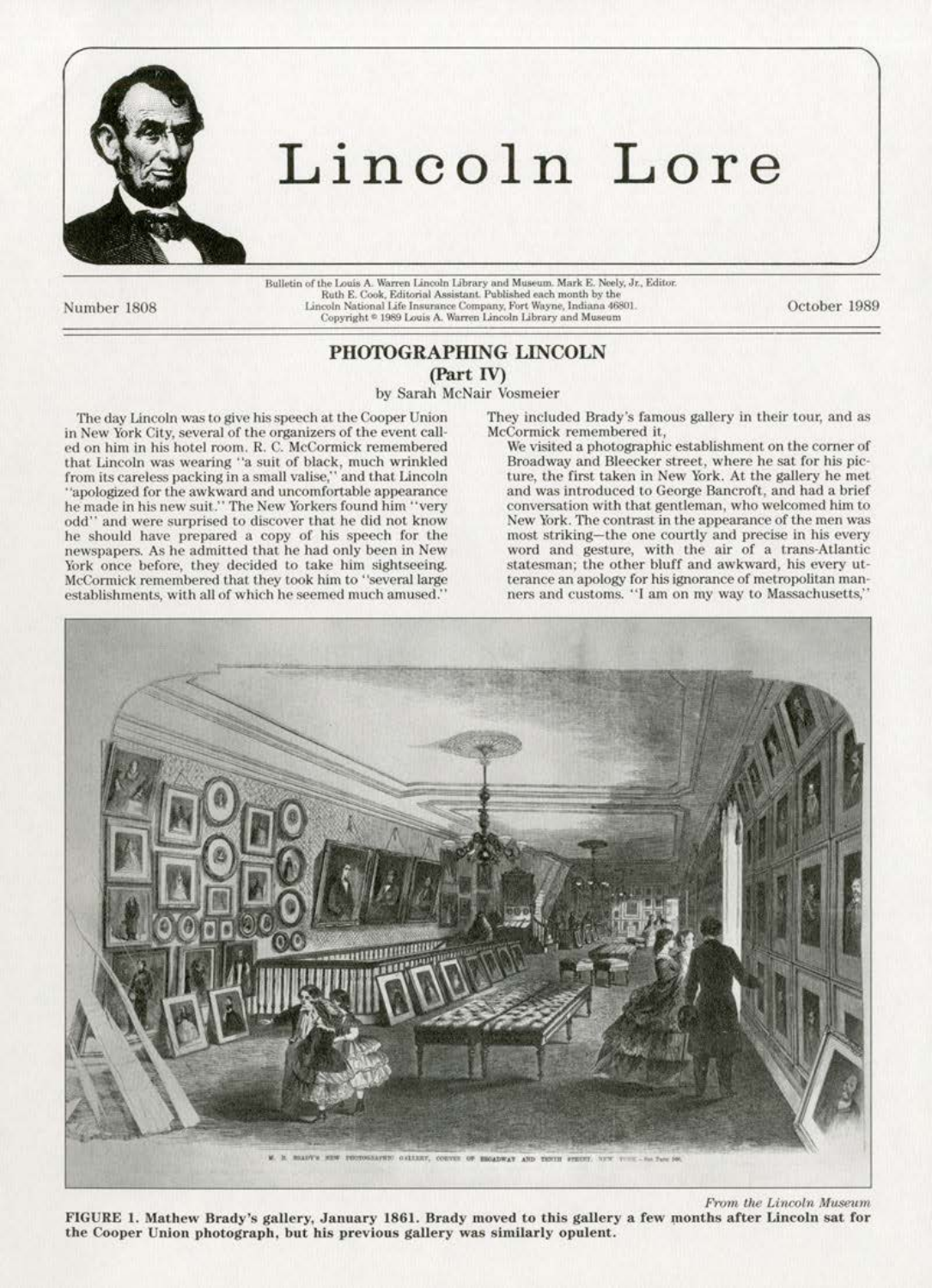said he to Mr. Bancroft, "where I have a son at school, Clay's death in 1852.<br>who, if report be true, already knows much more than Eventually Lincoln and

out of date—he would be moving to a larger and even more extravagant gallery in a few months. For Lincoln though, it must have seemed overwhelming, especially compared to Shepherd's makeshift studio.

raphers, published a "plain and somewhat minute" description of the studio where Lincoln would be photographed seven years later. As Lincoln and McCormick came to the because it was as opulent as the rest of the gallery. The Hum-<br>front door, they may have stopped to look at some of Brady's phrey's reporter did visit it, and he note display photographs in "rich rosewood and gilt show cases." (Brady would have a similar display at the entrance to his next gallery, and crowds would gather there during the war green velvet satin and gold paper. The ceiling frescoed<br>to pore over his photographs of battle scenes.) Opening the with a center, through which is suspended a lar to pore over his photographs of battle scenes.) Opening the with a center, through which is suspended a large enamell-<br>street door and climbing up a flight of stairs, Lincoln and his ed chandelier. The two windows have cur party passed through "folding doors, glazed with the choicest and with the general appearance; between them is a<br>figured cut glass, and artistically arranged'' into "the largest large oval mirror, with a massive carved gil figured cut glass, and artistically arranged" into "the largest large oval mirror, with a massive carved gilt frame—<br>Reception Room in this city." As the *Humphrey's* reporter cottage chairs, rosewood tete-a-tetes, covered Reception Room in this city." As the Humphrey's reporter cottage chairs, rosewood tete-a-tetes, covered with green described the room where Lincoln stood talking with and gold brocatelle, while the exquisite velvet tapestry described the room where Lincoln stood talking with and gold brocatelle, while the exquisite velvet tapestry<br>Bancroft, contribute to the perfection of the room.<sup>20</sup><br>The floors are carpeted with superior velvet tapestry, Wh

walls are covered with satin and gold paper. The ceiling Brady and his assistants actually took the pictures. The frescoed, and in the center is

softened by passing the<br>meshes of the most costly quires, by shades commen-<br>surate with the gayest of their arrangement. The har-<br>mony is not in the least tetes, reception and easy<br>chairs, and marble-top tables.

Lincoln was probably more in-<br>terested in the photographs' notables or state officials. In comparison, strolling through all nations and professions.''<br>Since Brady had been photographing celebrities since<br>the 1840s, Lincoln could see,

who, if report be true, already knows much more than Eventually Lincoln and McCormick would have made their<br>his father.''<sup>19</sup> his father.<sup>519</sup> way to the business office which was "fitted up with a variety<br>If Lincoln had been made to feel awkward earlier that day of showcases, where can be seen samples of all the various If Lincoln had been made to feel awkward earlier that day of showcases, where can be seen samples of all the various for his rumpled suit and his naivete about the newspapers, styles of Frames, Cases, Lockets, &c., used in for his rumpled suit and his naivete about the newspapers, styles of Frames, Cases, Lockets, &c., used in the Art." If, Brady's opulent gallery could not have made him any more as Lincoln sat in the office making the arran Brady's opulent gallery could not have made him any more as Lincoln sat in the office making the arrangements for his comfortable. Brady might have thought it was cramped and sitting, he was tempted to buy a photograph alb sitting, he was tempted to buy a photograph album or other<br>knick-knack to take home to his family, he did not mention it in his only extant letter to his wife about this visit to New York.

Beyond the business office was the "Ladies Parlor," where<br>women could adjust their dresses and coiffures. Lincoln, of ln 1853 *Humphrey's Journal*, a magazine for photog- women could adjust their dresses and coiffures. Lincoln, of phers, published a "plain and somewhat minute" descrip- course, would not have seen this room. Had she known, tion of the studio where Lincoln would be photographed would have been disappointed he could not describe it to her<br>seven years later. As Lincoln and McCormick came to the because it was as opulent as the rest of the galle

phrey's reporter did visit it, and he noted that it had all of the conveniences to make the Patrons comfortable and delighted. The walls are covered with the richest green velvet satin and gold paper. The ceiling frescoed

The floors are carpeted with superior velvet tapestry, When his tum for a sitting came, Lincoln would have highly colored and of a large and appropriate pattern. The been escorted to one of the "operating rooms" where



backdrops and props than the II-<br>linois photographers he had posthey are all head-and-shoulders<br>views. In comparison, the Cooper and props that would provide<br>clues for interpreting the finishclassical column to Lincoln's<br>right and the books under his left his photograph gave Lincoln the<br>election, and Francis Carpenter, discount Brady's claim, judging<br>that the Cooper Union "The effect of such influences, Carpenter noted.<sup>21</sup>

might have asked Lincoln to wait<br>while the plate was developed so that he could approve the<br>negative, but the actual prints would not be ready until the next Henry Clay, Lincoln's "beau ideal From the Lincoln Museum not return for the prints, Henry Clay, Lincoln's "beau ideal From the Lincoln Museum" not return for the prints, of a statesman," two years before FIGURE 2. George Bancroft.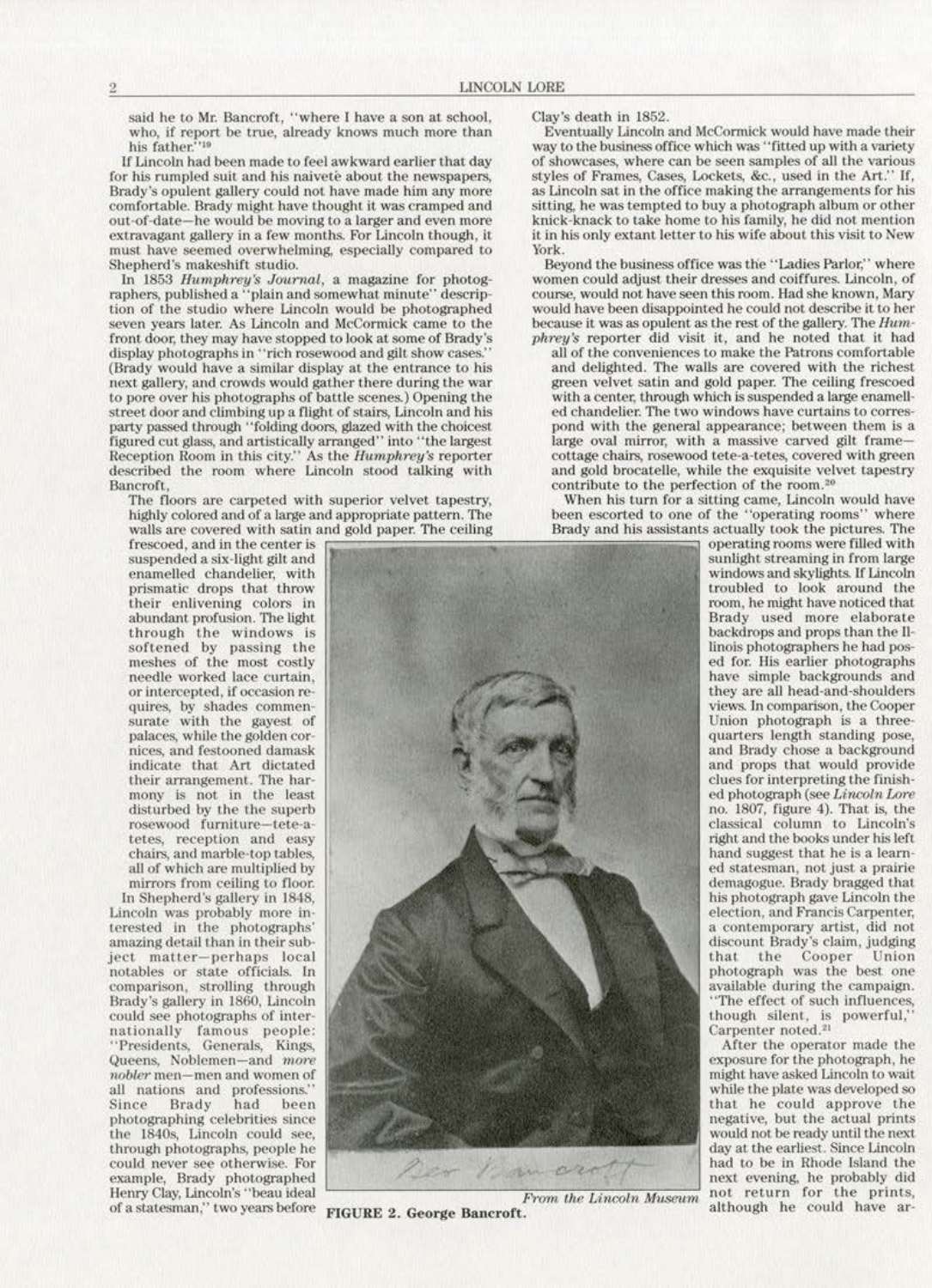ranged for Brady to send some to Springfield. In Brady's 1 gallery, unlike Shepherd's, all the preparations and developing were done out of sight of the clients, and the printing was often done in a different building entirely. This meant Lincoln would not have had the same opportunity to chat with Brady or his operators, as he could have chatted with daguerreotypists and ambrotypists while they finished his photographs. Thus he did not have the same opportunities to learn how the new photographic process worked.

Three years later in July of 1863, if Lincoln was interested **in the manufacture of canes de viste, he would be able to**  read an Atlantic Monthly article explaining the process in detail written by Oliver Wendell Holmes (whose son, Oliver Wendell Holmes, Jr., was later a U.S. Supreme Court Justice). The steps for preparing, exposing, and developing a glass negative were the same as the steps Robert's photographer had followed for making an ambrotype. Much of the process of making a carte was done by someone other than the photographer though; by the 1860s photographers were able **to purchase many of their supplies ready·mnde.** 

To make paper prints from the glass negatives, photographers needed special paper imported from Europe. The paper had to be thin so that it would float on top of the various chemical solutions, but more importantly, It needed to be free of impurities. Most paper contained traces of minerals left from the water used in the papermaking process, and these mineral traces interfered with the photographic chemicals. Only two cities in Europe had access to the mineral-free water needed for making photographic paper, and until the late 1860s photographers all *over* the world had to import paper from those two factories. By 1863 Americans were importing at least fifteen thousand reams of this paper every year.<sup>2</sup>

The first step in transforming the imported paper into a carte was to "albumenize" it by floating it on top of a tray of egg whites which had been salted, beaten, and allowed

to settle back to a liquid. The egg whites gave the paper a glossy finish which would keep the photographic image from soaking into the paper itself. Photographers who had experimented with paper prints before albumen paper was developed had found that without the glossy albumen finish, the texture of the paper obscured the picture's detail. Most photographers bought paper already albumenized from a photographic supply house like E. & H. T. Anthony (who controlled the photographic supplies industry until the late nineteenth century). Because albumen paper could be stored in-<br>definitely, it made sense to buy it ready-made.

On the other hand, sensitized paper did not store well, so photographers had to do the next step themselves, making up fresh batches of sensitized paper every day (or having their assistants do so). To sensitize the paper, they floated it, **albumen side down, in a solution or silver nitrate. Onoe the**  paper had dried, it was light sensitive and ready to use. The next step was to fasten the paper and the glass negative together Into a wooden frame. (It looked like a picture frame with a hinged wooden back on it.) Once everything was sandwiched Into the frame, it was taken upstairs to the roof (or out into the backyard) to lie in the sun. Normally photographers made several prints at once, and the larger businesses used racks that could hold 100 frames at a time. At intervals someone would open the backs of the frames to check the prints, and if a print looked finished, it was turned on its back to shut out the light and stop development. Prints were made differently than negatives in that they did not require a



FIGURE 4. Oliver Wendell Holmes.



From the Lincoln Museum FIGURE 3. Mathew Brady (on the right), 1862. Brady was more often behind the camera than in front of it, and photographs of him are relatively rare.